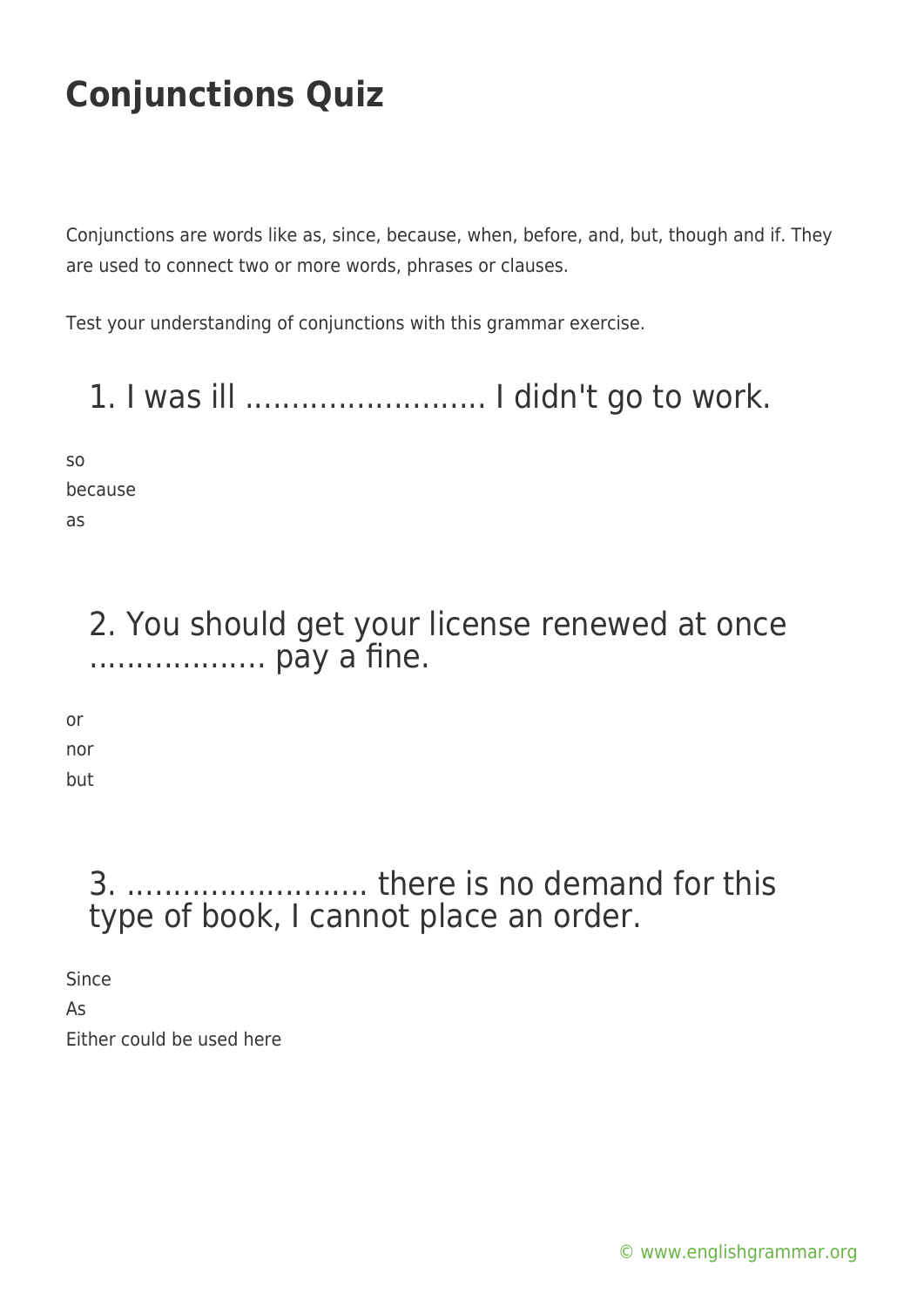4. My grandfather has never flown in an airplane; .......................... does he want to fly in one.

neither nor Either could be used here

### 5. I am very tired ................................ I have been working all day.

so because therefore

#### 6. She not only gave us a fine dinner ......................... drove us back home.

but but also also

### 7. Cold ............................. it was, we went out.

though although even though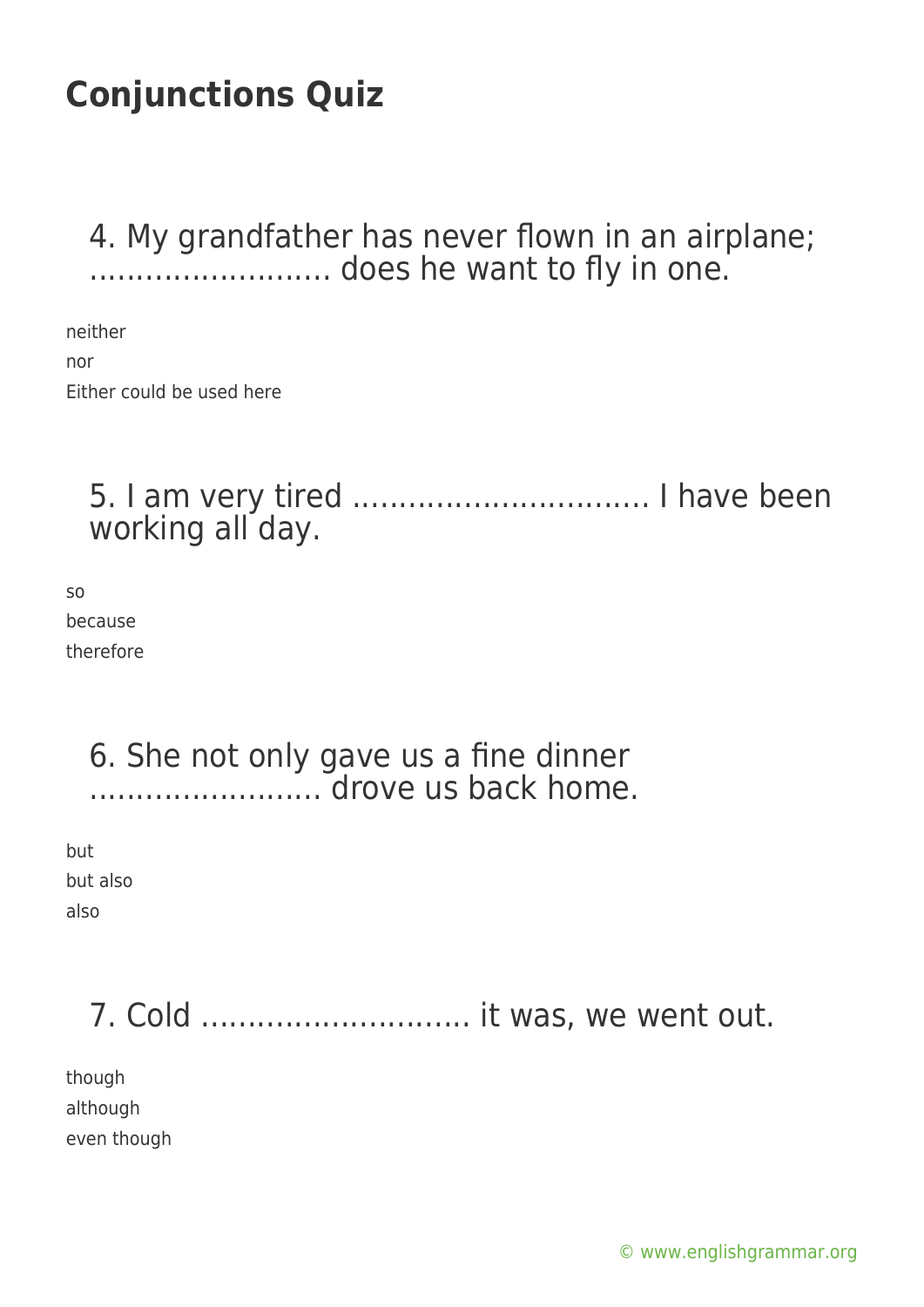8. I am not angry. ............................. anything I feel a little surprised.

If Unless Whether

> 9. The Kaziranga National Park is a World Heritage Site ............................. hosts two-thirds of the onehorned rhinoceros in the world.

and that Either could be used here

#### 10. August 31st is a national holiday ................................ everybody dances in the streets.

| when  |  |
|-------|--|
| where |  |
| that  |  |

### 11. Strange ............................ it may sound, I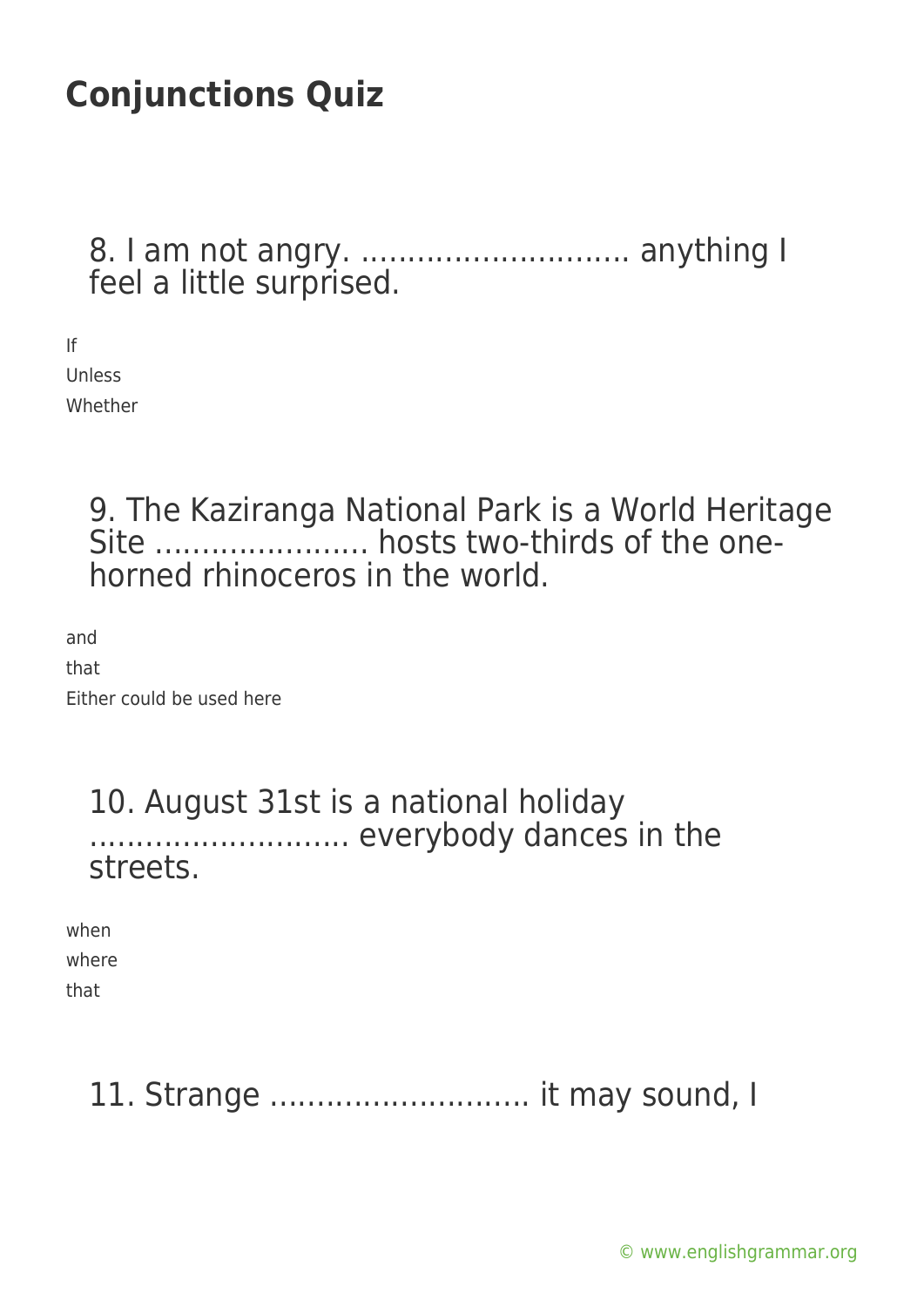### don't like watching cricket.

as

though Either could be used here

### 12. We will get there ................................... you do.

sonner as soon as as soon than

#### Answers

1. I was ill so I didn't go to work.

- 2. You should get your license renewed at once or pay a fine.
- 3. As / Since there is no demand for this type of book, I cannot place an order.
- 4. My grandfather has never flown in an airplane; neither / nor does he want to fly in one.
- 5. I am very tired because I have been working all day.
- 6. She not only gave us a fine dinner but also drove us back home.
- 7. Cold though it was, we went out.
- 8. I am not angry. If anything I feel a little surprised.

9. The Kaziranga National Park is a World Heritage Site and / that hosts two-thirds of the onehorned rhinoceros in the world.

- 10. August 31st is a national holiday when everybody dances in the streets.
- 11. Strange as / though it may sound, I don't like watching cricket.